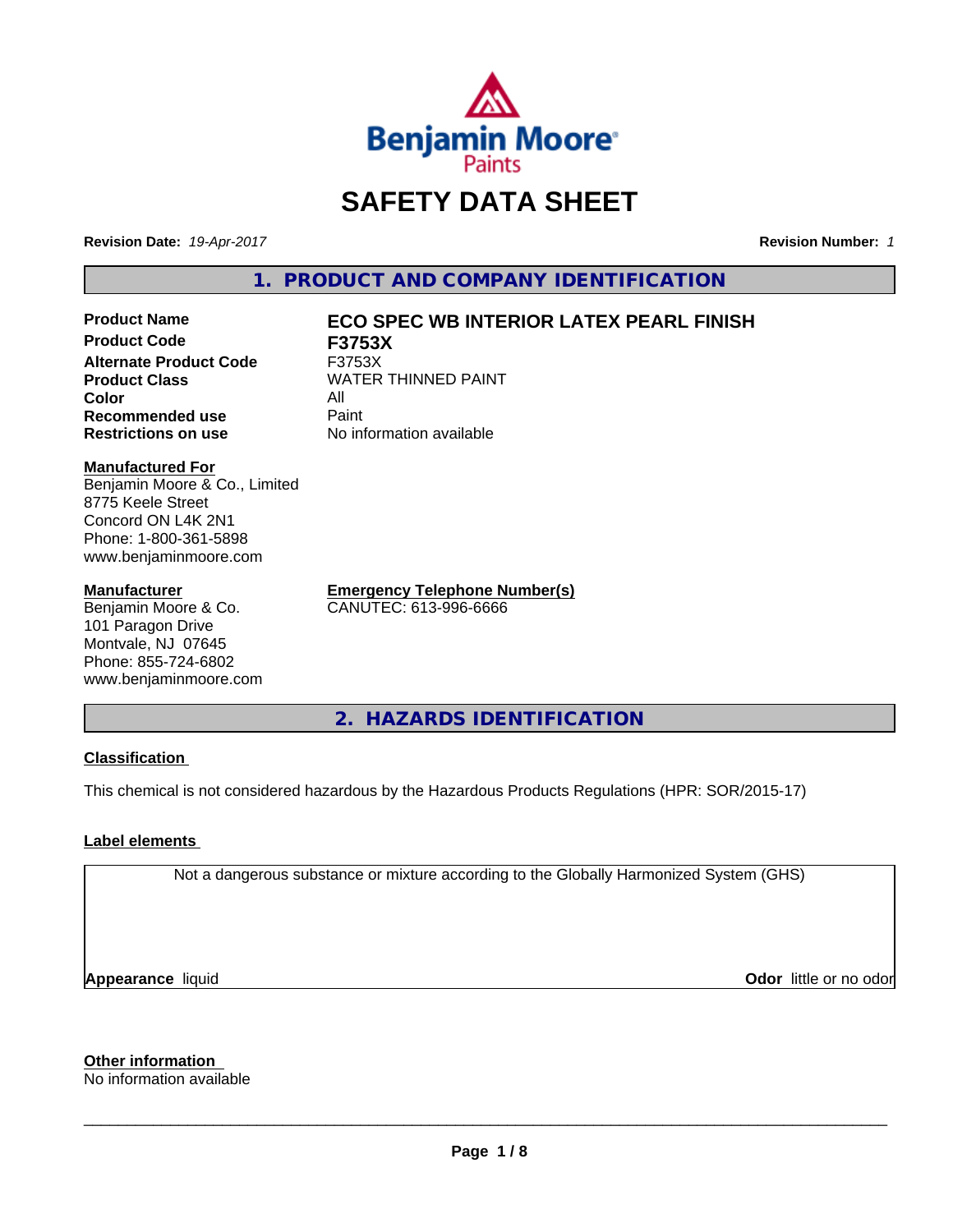## **3. COMPOSITION INFORMATION ON COMPONENTS**

| <b>Chemical Name</b> | <b>CAS-No</b> | Weight % (max)                 |
|----------------------|---------------|--------------------------------|
| Kaolin               | 1332-58-7     | 7%<br>. .                      |
| Titanium dioxide     | 13463-67-7    | - 5%                           |
| Kaolin, calcined     | 92704-41-1    | 5%<br>$\overline{\phantom{0}}$ |

| 4. FIRST AID MEASURES                  |                                                                                                          |  |
|----------------------------------------|----------------------------------------------------------------------------------------------------------|--|
| <b>General Advice</b>                  | No hazards which require special first aid measures.                                                     |  |
| <b>Eye Contact</b>                     | Rinse thoroughly with plenty of water for at least 15<br>minutes and consult a physician.                |  |
| <b>Skin Contact</b>                    | Wash off immediately with soap and plenty of water while<br>removing all contaminated clothes and shoes. |  |
| <b>Inhalation</b>                      | Move to fresh air. If symptoms persist, call a physician.                                                |  |
| Ingestion                              | Clean mouth with water and afterwards drink plenty of<br>water. Consult a physician if necessary.        |  |
| <b>Most Important Symptoms/Effects</b> | None known.                                                                                              |  |
| <b>Notes To Physician</b>              | Treat symptomatically.                                                                                   |  |

**5. FIRE-FIGHTING MEASURES**

| Use extinguishing measures that are appropriate to local<br>circumstances and the surrounding environment.                                   |
|----------------------------------------------------------------------------------------------------------------------------------------------|
| As in any fire, wear self-contained breathing apparatus<br>pressure-demand, MSHA/NIOSH (approved or equivalent)<br>and full protective gear. |
| Closed containers may rupture if exposed to fire or<br>extreme heat.                                                                         |
| No.                                                                                                                                          |
| No.                                                                                                                                          |
| Not applicable<br>Not applicable<br>Not applicable                                                                                           |
|                                                                                                                                              |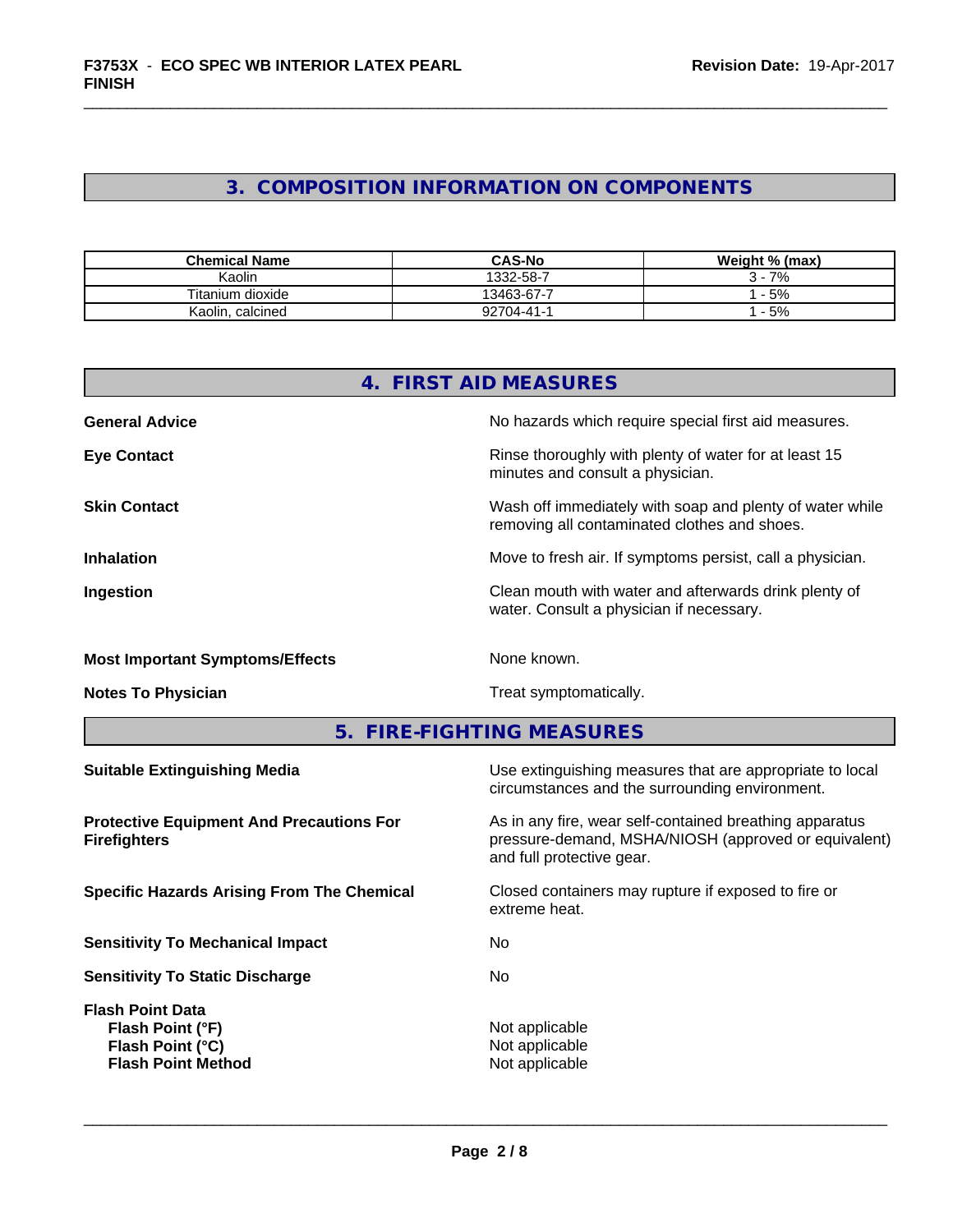#### **Flammability Limits In Air**

**Lower Explosion Limit** Not applicable **Upper Explosion Limit** Not applicable

**NFPA Health:** 1 **Flammability:** 0 **Instability:** 0 **Special:** -

#### **NFPA Legend**

- 0 Not Hazardous
- 1 Slightly
- 2 Moderate
- 3 High
- 4 Severe

*The ratings assigned are only suggested ratings, the contractor/employer has ultimate responsibilities for NFPA ratings where this system is used.*

*Additional information regarding the NFPA rating system is available from the National Fire Protection Agency (NFPA) at www.nfpa.org.*

#### **6. ACCIDENTAL RELEASE MEASURES**

**Personal Precautions Precautions** Avoid contact with skin, eyes and clothing. Ensure

**Other Information Discription Prevent further leakage or spillage if safe to do so.** 

**Methods For Clean-Up Force 20 All 20 All 20 All 20 Soak** up with inert absorbent material. Sweep up and shovel into suitable containers for disposal.

vapors, spray mists or sanding dust. In case of insufficient

ventilation, wear suitable respiratory equipment.

#### **7. HANDLING AND STORAGE**

**Handling Handling Avoid contact with skin, eyes and clothing. Avoid breathing Handling Avoid breathing Avoid breathing** 

**Storage Keep container tightly closed. Keep out of the reach of Keep Keep container tightly closed. Keep out of the reach of** 

**Incompatible Materials Incompatible Materials No information available** 

 $\overline{\phantom{a}}$  ,  $\overline{\phantom{a}}$  ,  $\overline{\phantom{a}}$  ,  $\overline{\phantom{a}}$  ,  $\overline{\phantom{a}}$  ,  $\overline{\phantom{a}}$  ,  $\overline{\phantom{a}}$  ,  $\overline{\phantom{a}}$  ,  $\overline{\phantom{a}}$  ,  $\overline{\phantom{a}}$  ,  $\overline{\phantom{a}}$  ,  $\overline{\phantom{a}}$  ,  $\overline{\phantom{a}}$  ,  $\overline{\phantom{a}}$  ,  $\overline{\phantom{a}}$  ,  $\overline{\phantom{a}}$ 

adequate ventilation.

## **8. EXPOSURE CONTROLS / PERSONAL PROTECTION**

children.

#### **Exposure Limits**

| <b>Chemical Name</b> | <b>ACGIH</b>             | Alberta                  | <b>British Columbia</b>                       | Ontario                  | Quebec                      |
|----------------------|--------------------------|--------------------------|-----------------------------------------------|--------------------------|-----------------------------|
| Kaolin               | $2 \text{ ma/m}^3$ - TWA | $2 \text{ ma/m}^3$ - TWA | $2 \text{ ma/m}^3$ - TWA                      | $2 \text{ ma/m}^3$ - TWA | 5 mg/m <sup>3</sup> - TWAEV |
| Titanium dioxide     | 10 mg/m $3$ - TWA        | 10 mg/m $3$ - TWA        | 10 mg/m $3$ - TWA<br>$3 \text{ ma/m}^3$ - TWA | 10 mg/m $3$ - TWA        | $10 \text{ ma/m}^3$ - TWAEV |

**Legend**

ACGIH - American Conference of Governmental Industrial Hygienists

Alberta - Alberta Occupational Exposure Limits

British Columbia - British Columbia Occupational Exposure Limits

Ontario - Ontario Occupational Exposure Limits Quebec - Quebec Occupational Exposure Limits

N/E - Not established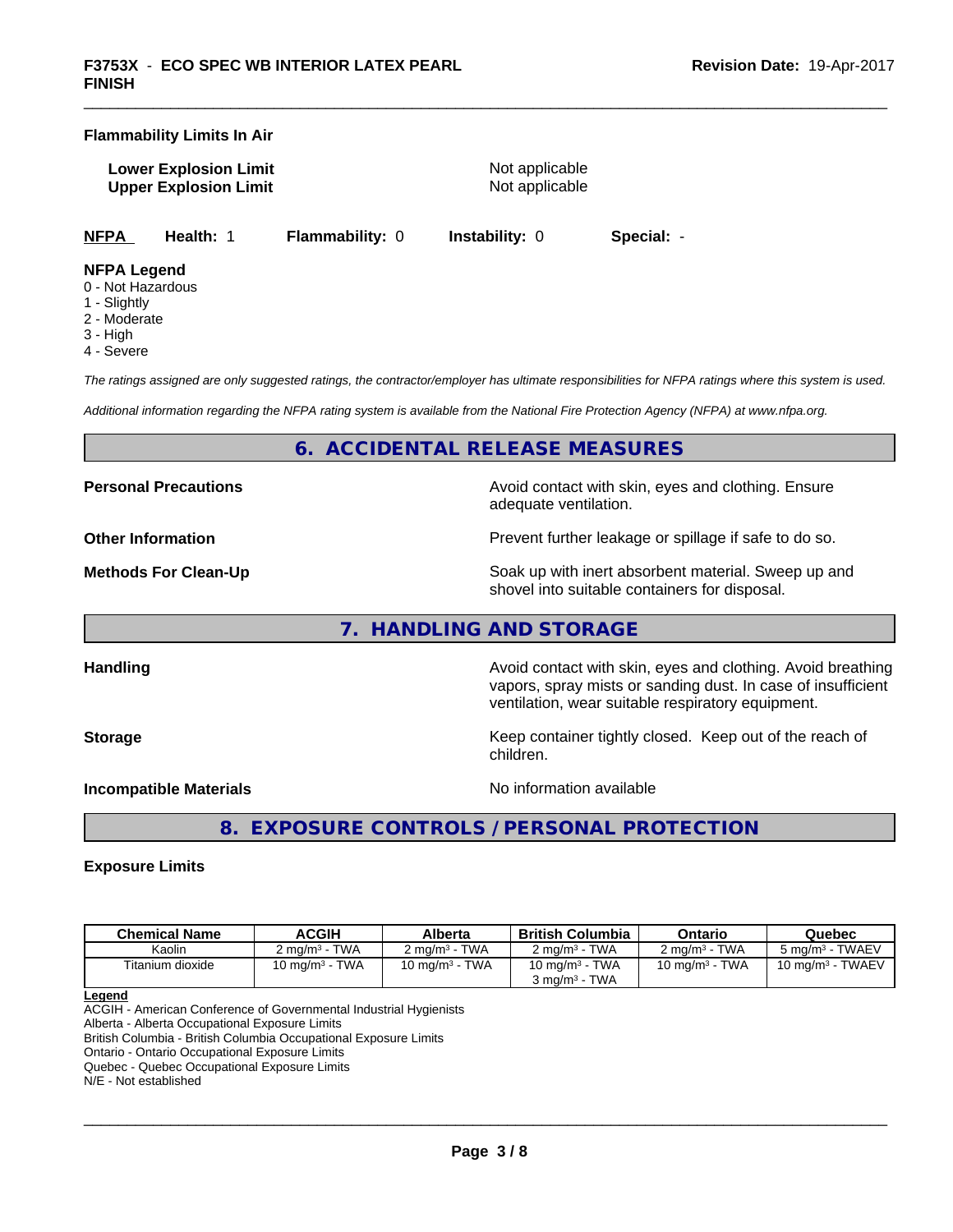**Personal Protective Equipment**

**Engineering Measures Ensure** Ensure adequate ventilation, especially in confined areas.

**Eye/Face Protection Eye/Face Protection Safety glasses with side-shields. Skin Protection Protection Protective gloves and impervious clothing. Respiratory Protection In case of insufficient ventilation wear suitable respiratory** equipment.

**Hygiene Measures Avoid contact with skin, eyes and clothing. Remove and Avoid contact with skin, eyes and clothing. Remove and Avoid contact with skin, eyes and clothing. Remove and** wash contaminated clothing before re-use. Wash thoroughly after handling.

#### **9. PHYSICAL AND CHEMICAL PROPERTIES**

**Appearance** liquid **Odor** little or no odor **Odor Threshold No information available** No information available **Density (lbs/gal)** 9.2 - 9.6 **Specific Gravity** 1.10 - 1.15 **pH pH**  $\blacksquare$ **Viscosity (cps)** No information available **Solubility** No information available **Water Solubility Water Solubility No information available Evaporation Rate No information available No information available Vapor Pressure** No information available **Vapor Density**<br> **We Solids**<br>
We Solids
25 - 45 **Wt. % Solids** 35 - 45<br> **Vol. % Solids** 25 - 35 **Vol. % Solids Wt. % Volatiles** 55 - 65 **Vol. % Volatiles** 65 - 75 **VOC Regulatory Limit (g/L)** < 50 **Boiling Point (°F)** 212 **Boiling Point (°C)** 100 **Freezing Point (°F)** 32 **Freezing Point (°C)** 0 **Flash Point (°F)** Not applicable **Flash Point (°C)** Not applicable **Flash Point Method** Not applicable **Flammability (solid, gas)** Not applicable **Upper Explosion Limit** Not applicable **Lower Explosion Limit**<br> **Autoignition Temperature (°F)** Autoignition available<br>
No information available **Autoignition Temperature (°F) Autoignition Temperature (°C)** No information available **Decomposition Temperature (°F)** No information available **Decomposition Temperature (°C)** No information available **Partition Coefficient (n-octanol/water)** No information available

**10. STABILITY AND REACTIVITY**

**Reactivity** Not Applicable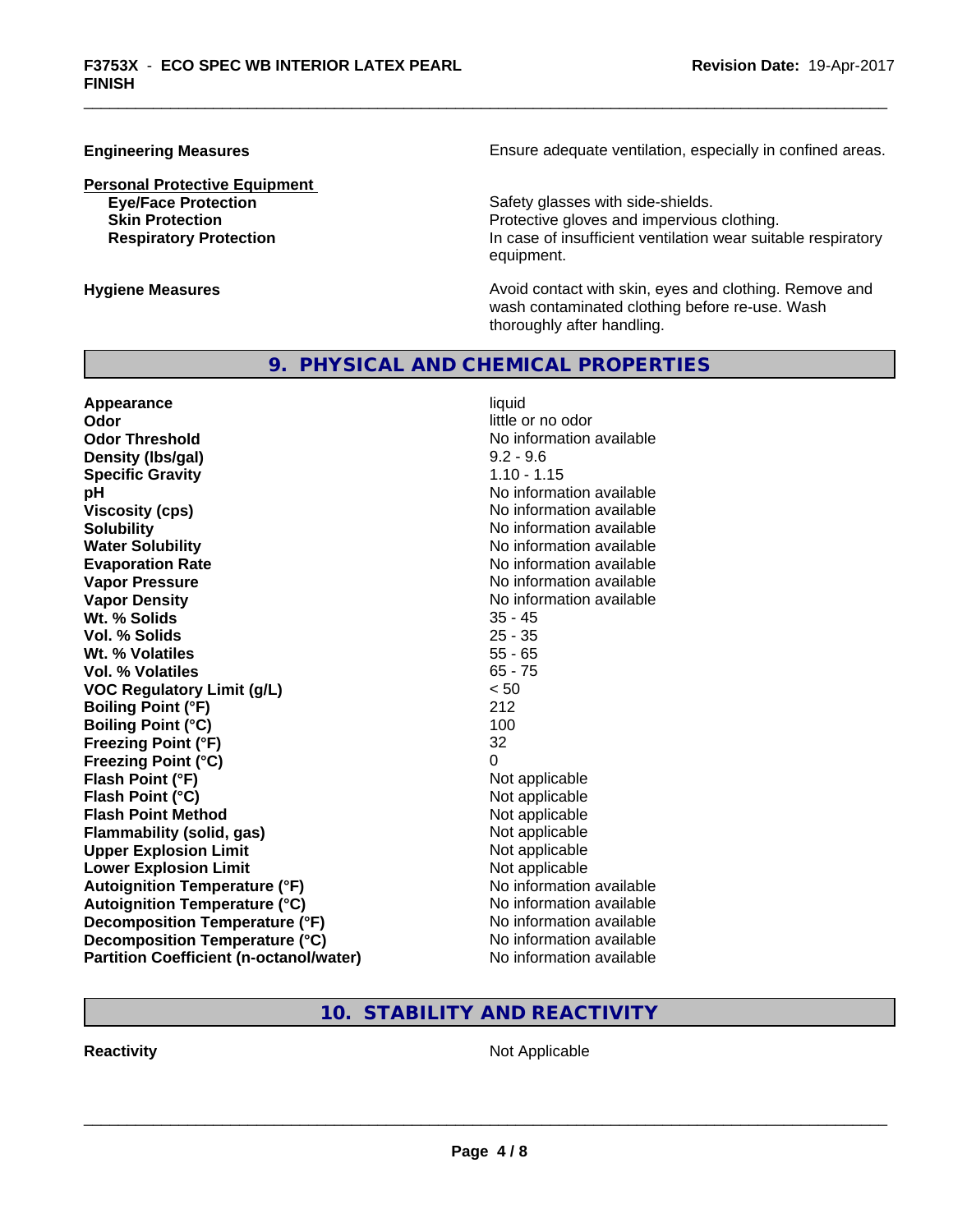| <b>Chemical Stability</b>                 | Stable under normal conditions.          |
|-------------------------------------------|------------------------------------------|
| <b>Conditions To Avoid</b>                | Prevent from freezing.                   |
| <b>Incompatible Materials</b>             | No materials to be especially mentioned. |
| <b>Hazardous Decomposition Products</b>   | None under normal use.                   |
| <b>Possibility Of Hazardous Reactions</b> | None under normal conditions of use.     |

## **11. TOXICOLOGICAL INFORMATION**

**Product Information Information on likely routes of exposure**

| <b>Principal Routes of Exposure</b>                                                        | Eye contact, skin contact and inhalation.                                                                       |
|--------------------------------------------------------------------------------------------|-----------------------------------------------------------------------------------------------------------------|
| <b>Acute Toxicity</b><br><b>Product Information</b>                                        | No information available                                                                                        |
| Information on toxicological effects                                                       |                                                                                                                 |
| <b>Symptoms</b>                                                                            | No information available                                                                                        |
| Delayed and immediate effects as well as chronic effects from short and long-term exposure |                                                                                                                 |
| Eye contact                                                                                | May cause slight irritation                                                                                     |
| <b>Skin contact</b>                                                                        | Substance may cause slight skin irritation. Prolonged or<br>repeated contact may dry skin and cause irritation. |
| <b>Inhalation</b>                                                                          | May cause irritation of respiratory tract.                                                                      |
| Ingestion                                                                                  | Ingestion may cause gastrointestinal irritation, nausea,<br>vomiting and diarrhea.                              |
| Sensitization:                                                                             | No information available.                                                                                       |
| <b>Neurological Effects</b>                                                                | No information available.                                                                                       |
| <b>Mutagenic Effects</b>                                                                   | No information available.                                                                                       |
| <b>Reproductive Effects</b>                                                                | No information available.                                                                                       |
| <b>Developmental Effects</b>                                                               | No information available.                                                                                       |
| <b>Target Organ Effects</b>                                                                | No information available.                                                                                       |
| <b>STOT - single exposure</b>                                                              | No information available.                                                                                       |
| <b>STOT - repeated exposure</b>                                                            | No information available.                                                                                       |
| Other adverse effects                                                                      | No information available.                                                                                       |
| <b>Aspiration Hazard</b>                                                                   | No information available.                                                                                       |
| <b>Numerical measures of toxicity</b>                                                      |                                                                                                                 |

**The following values are calculated based on chapter 3.1 of the GHS document**

**ATEmix (oral)** 61130 mg/kg

**Component**

Kaolin \_\_\_\_\_\_\_\_\_\_\_\_\_\_\_\_\_\_\_\_\_\_\_\_\_\_\_\_\_\_\_\_\_\_\_\_\_\_\_\_\_\_\_\_\_\_\_\_\_\_\_\_\_\_\_\_\_\_\_\_\_\_\_\_\_\_\_\_\_\_\_\_\_\_\_\_\_\_\_\_\_\_\_\_\_\_\_\_\_\_\_\_\_ LD50 Oral: > 5000 mg/kg (Rat)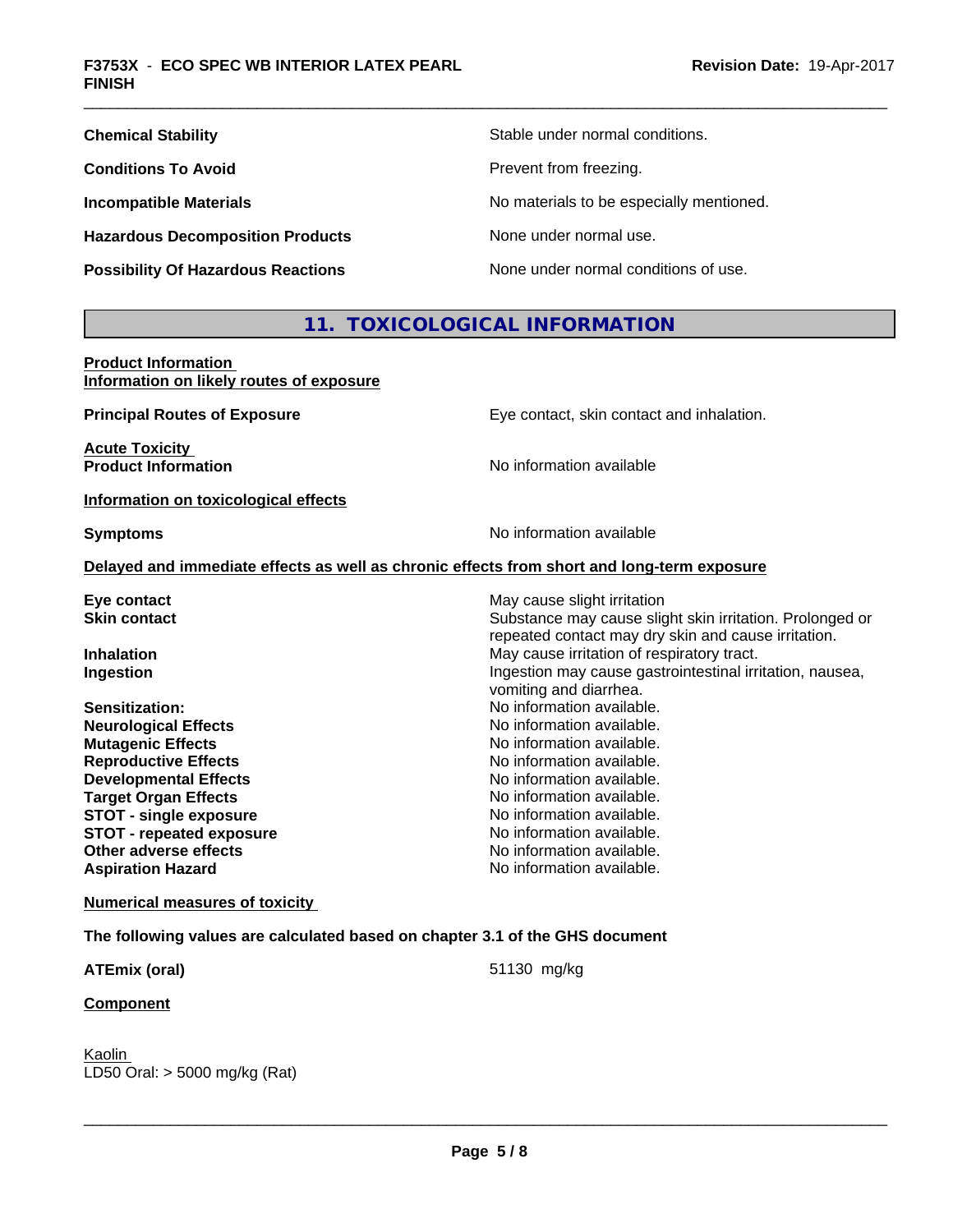Titanium dioxide LD50 Oral: > 10000 mg/kg (Rat) Kaolin, calcined LD50 Oral: > 5000 mg/kg (Rat) vendor data

#### **Chronic Toxicity**

#### **Carcinogenicity**

*The information below indicateswhether each agency has listed any ingredient as a carcinogen:.*

| <b>Chemical Name</b>   | <b>IARC</b>                     | <b>NTP</b> |
|------------------------|---------------------------------|------------|
|                        | 2B<br>Possible Human Carcinogen |            |
| `Titanium<br>ı dioxide |                                 |            |

• Although IARC has classified titanium dioxide as possibly carcinogenic to humans (2B), their summary concludes: "No significant exposure to titanium dioxide is thought to occur during the use of products in which titanium dioxide is bound to other materials, such as paint."

#### **Legend**

IARC - International Agency for Research on Cancer NTP - National Toxicity Program OSHA - Occupational Safety & Health Administration

**12. ECOLOGICAL INFORMATION**

#### **Ecotoxicity Effects**

The environmental impact of this product has not been fully investigated.

#### **Product Information**

#### **Acute Toxicity to Fish**

No information available

#### **Acute Toxicity to Aquatic Invertebrates**

No information available

#### **Acute Toxicity to Aquatic Plants**

No information available

#### **Persistence / Degradability**

No information available.

#### **Bioaccumulation / Accumulation**

No information available.

#### **Mobility in Environmental Media**

No information available.

#### **Ozone**

No information available

#### **Component**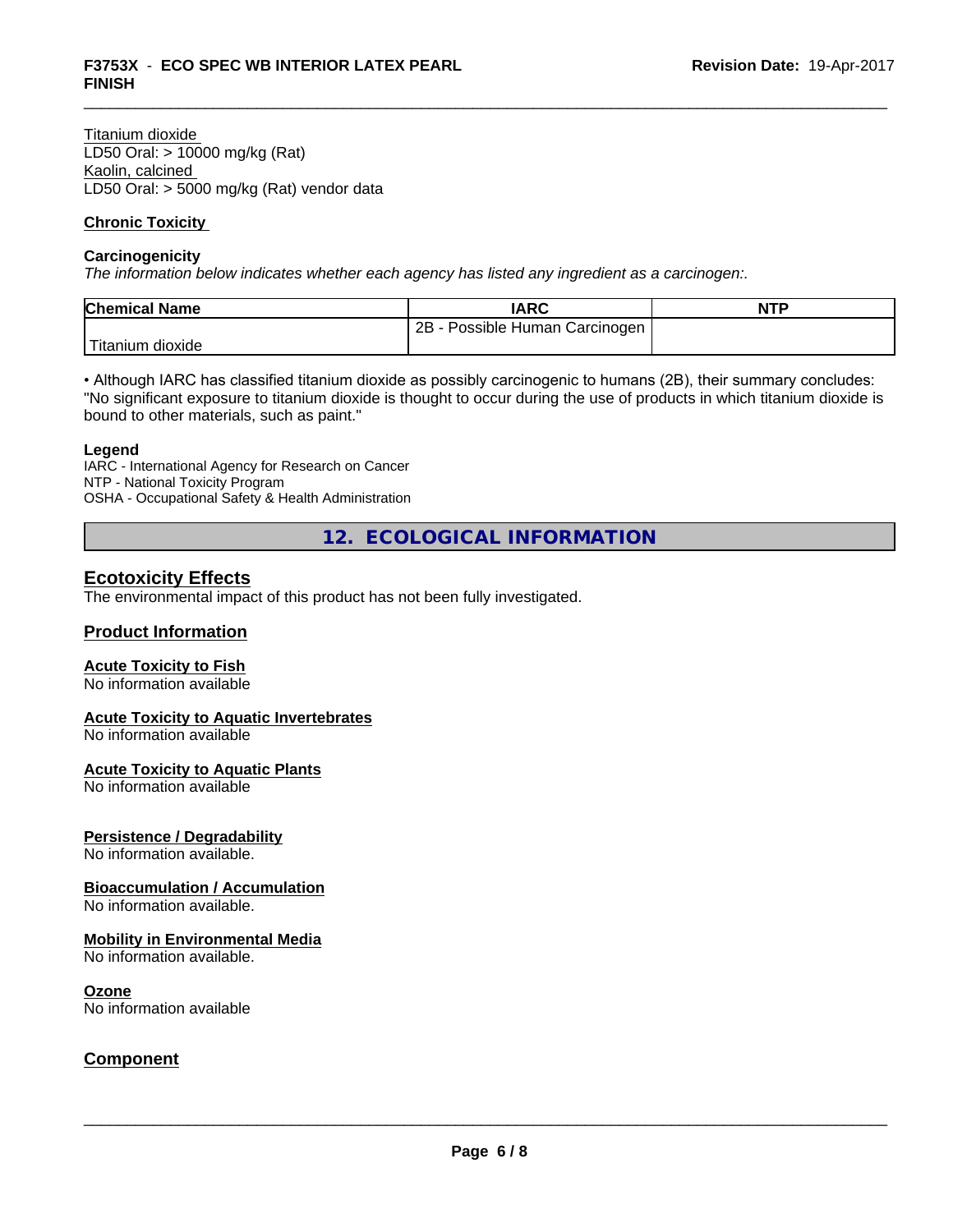#### **Acute Toxicity to Fish**

#### Titanium dioxide

 $LC50:$  > 1000 mg/L (Fathead Minnow - 96 hr.)

## **Acute Toxicity to Aquatic Invertebrates**

No information available

#### **Acute Toxicity to Aquatic Plants**

No information available

**13. DISPOSAL CONSIDERATIONS**

**Waste Disposal Method Dispose of in accordance with federal, state, provincial,** and local regulations. Local requirements may vary, consult your sanitation department or state-designated environmental protection agency for more disposal options.

#### **14. TRANSPORT INFORMATION**

**TDG** Not regulated

**ICAO / IATA** Not regulated

**IMDG / IMO** Not regulated

### **15. REGULATORY INFORMATION**

#### **International Inventories**

| <b>TSCA: United States</b> | Yes - All components are listed or exempt. |
|----------------------------|--------------------------------------------|
| <b>DSL: Canada</b>         | Yes - All components are listed or exempt. |

#### **National Pollutant Release Inventory (NPRI)**

#### **NPRI Parts 1- 4**

This product contains the following Parts 1-4 NPRI chemicals:

*None*

#### **NPRI Part 5**

This product contains the following NPRI Part 5 Chemicals:

*None*

#### **WHMIS Regulatory Status**